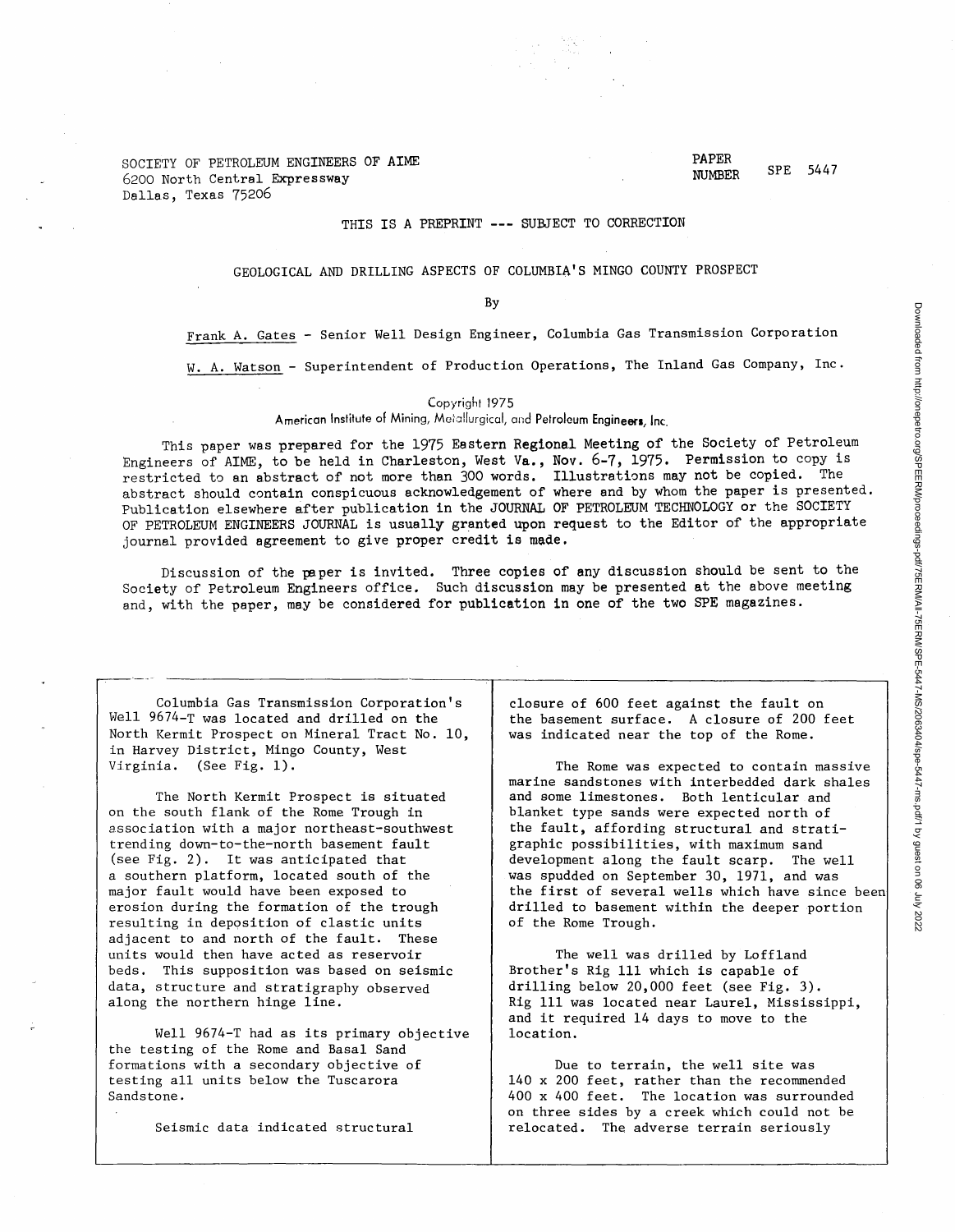hampered the location size and flexibility.

All reserve pits were located across the creek from the location. This necessitated pumping all waste fluids rather than utilizing gravity flow into the reserve pits. Building the location and rigging up required 30 days.

This being the first deep test to be drilled by Columbia Gas, and the only deep well being drilled in the area at that time, created severe problems with logistics. Much of the required material for drilling this well was not available locally and therefore was transported from the southwest. This created high transportation costs and a considerable amount of rig waiting time.

Air was used as the drilling medium when possible. The available air consisted of five Chicago Pneumatic primary compressors driven by Caterpillar D-379 engines rated at 1000 CFM each @ 250 PSIG and two Chicago Pneumatic compressors driven by Caterpillar D-379 engines with a rated capacity of 2000 CFM @ 1250 PSIG. The Compressors were attended 24 hours per day by qualified personnel.

A 28-inch hole was drilled to 32 feet and 26 inch drive pipe was set (see Fig. 4).

A 17-1/2 inch hole was drilled to 1,664 feet and reamed to 24 inches. This required 74 days including a 21 day fishing job for a 24 inch bit. While drilling the 17-1/2 inch hole air circulation was lost at 1,225 feet and three attempted squeeze jobs failed to correct the lost circulation. The hole was drilled on mud from 1,225 feet to 1,660 feet. A string of 20 inch, 133 lbs./ft., K-55 STC casing, weighing 219,000 pounds was set at 1,645 feet and cemented to surface.

It required 29 days to drill a 17-1/2 inch hole to 6,157 feet with air. A string of 13-3/8 inch, 72 lbs./ft., N-80 STC casing was set at 6,104 feet and cemented to surface utilizing a two stage cement tool. This string of pipe was run in a dry hole and weighed 440,000 pounds. An OCT casing pad and 5000 psi casing head was welded to the 13-3/8 inch casing. At this time the preventer stack which consisted of one Cameron Type U, 13-3/8 inch, 10,000 psi WP double, one Cameron Type U, 13-3/8 inch, 10,000 psi WP single, and one Shaffer 13-3/8 inch, 5000 psi WP Annular type preventer was installed.

Drilling was continued with air in a 12-1/4 inch hole and drilled to 10,960 feet. Prior to running 10-3/4 inch casing the hole was mudded up. The 10-3/4 inch was set @ 10,902 feet and consisted of 7,101 feet of  $65.7$  lbs./ft., P-110 with a Super Hydril Flush Joint connection and 3,801 feet of 60.7 lbs./ft., P-110 Buttress casing. The string was cemented to surface with a two stage cement job. Drilling was continued on air with a 9-1/2 inch hole to 13,057 feet where gas and salt water were encountered. Upon encountering the gas and salt water, the drill pipe parted and stuck. Approximately 1-1/2 hours later the salt water and gas flowed to the surface. This kick was encountered while drilling with air and was, in terms of pressure, if not the largest, one of the largest ever encountered in the world.

The well was then killed with 10.1 lbs./gal. mud and a free point indicated the drill pipe was stuck at 9,850 feet. While washing over the bridge another kick was taken which required 18.1 lbs./gal. mud to kill. After fishing for 52 days, a decision was made to log the hole and sidetrack. Logs showed the hole to be deviated  $22^\circ$  @ 12,800 feet. A fish 175 feet long was left in the hole at 12,863 feet. A cement plug was set from 12,420 feet to 12,000 feet. This first plug did not harden. Therefore, a second plug was set from 12,289 feet to 11,879 feet and the hole was successfully sidetracked. This fishing and sidetracking operation required a total of 103 days to get back to the original depth at a cost of \$811,000. The new hole was a horizontal distance of 133 feet from the old hole. Prior to drilling through the high pressure zone the mud weight was increased to 18.2 lbs./gal. in anticipation of a kick. However, while drilling through this zone no drilling break was encountered and subsequent logs indicated no porosity at that depth. While drilling from 13,057 feet to total depth several gas shows were encountered. Only one of these shows warranted a drill stem test. At a depth of 14,369 feet a drill stem test was run and proved the show to be of noncommercial quantities.

A core was cut from 16,201 feet to 16,260 feet. The well was then drilled to 16,338 feet where a liner was set from 10,670 feet to 16,337 feet. The liner consisted of 7-5/8 inch, 39 lbs./ft., S-95 Super Hydril Flush Joint and was set with<br>a Texas Iron Works Hanger.

Drilling continued below the liner with a 6-1/4 inch bit. Another core was cut from 17,906 feet to 17,915 feet. The liner was drilled out with 17.0 lbs./gal. to 17.1  $lbs./gal.$  mud.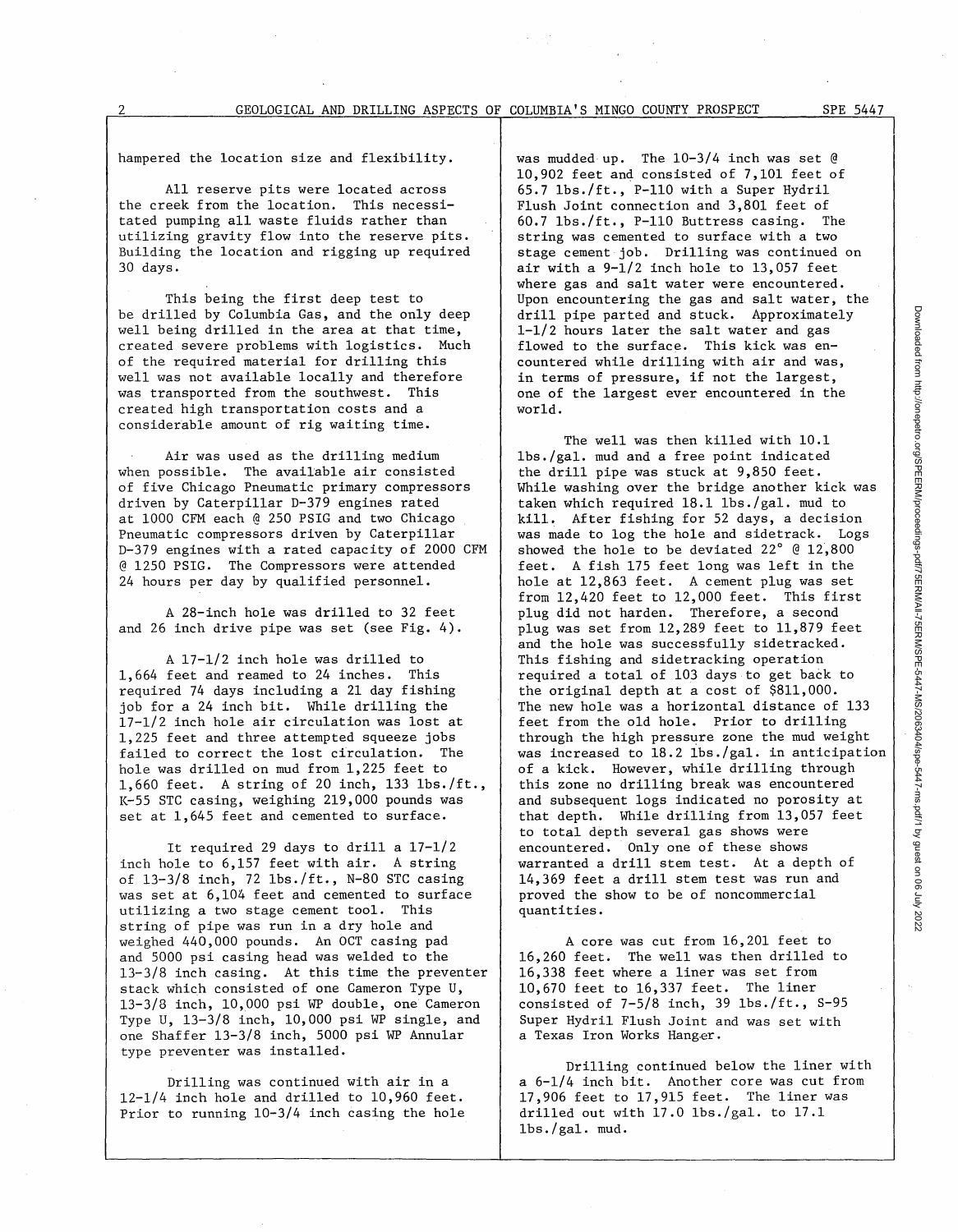After drilling to 18,554 feet, a tight hole was encountered and the drill string would not go below 18,031 feet. A cement plug was set from 17,600 feet to 18,020 feet, but was not hard enough to kick off. A second cement plug was set from 17,906 feet to 17,300 feet. The hole was successfully sidetracked and drilling resumed.

While drilling below the liner the mud weight was gradually lowered to 16.0 lbs./gal. (see Fig. 5). The rotating hours were 38.7% which is low (see Fig. 6). Approximately 15.5% of the time was spent in fishing, mudding up and well control which was excessive. The majority of this time may be attributed to the kick taken while drilling on air at 13,057 feet. At 10.7%, the rig repair and miscellaneous time was excessive and may be attributed to an ineffective preventive maintenance program by the Contractor.

The total time from spud date was 504 days and the cost of the well was \$4,000,519.

Formations from the surface to the Conasauga Shale-Rome Formation contact showed a general thickening reflecting the general southeastward regional dip (see Fig. 7).

The major change takes place at the Conasauga-Rome contact. In the Inland Gas Company Well No. 542, 39 miles northwest, the Conasauga-Rome are lumped as one shale unit 250 feet thick, overlying 4,130 feet of Tomstown and 610 feet of Basal Sand. United Fuel Gas Company's Well U-8610-T, 20 miles west, encountered 240 feet of Conasauga overlying a drill section of 4,558 feet of Rome. This well was TD-ed without drilling the entire Rome section. Compare these wells to 9674-T, which drilled 306 feet of Conasauga overlying 8,687 feet of Rome. The Rome comprised 44% of the Rock section drilled.

The Rome was made up of the following lithologic units from its top at 10,840 feet:

- 290' Gray to greenish-gray shale, silty in part.
- 170' Light gray to gray dense limestone with zones of light brown, fine crystalline limestone.
- 200' Light gray to gray silty limestone.
- 180' Cream to off white, very fine to finely crystalline dolomite with some silty zones. This unit contained a 90 feet sandy zone.
- 5520' Light gray limestone which contained three sandy zones ranging from 40 to 520 feet thick.
- 1480' Gray, soft to firm shale with zones of interbedded limestone and dolomite.
	- SO' Brown and tan limestone.
- 330' Gray shale with some interbedded limestone.
- 90' Light gray dolomite.
- 200' Gray shale. This unit had near its bottom a five foot orthoquartzite zone.
- 30' Light gray and tan limestone.
- 130' Dark gray shale.
- 17' Gray shale with some hard red siliceous shale at its bottom.

Below this point, 19,527 feet, basement was drilled.

Two cores were taken within the Rome; Core No. 1 at 16,201 feet to 16,260 feet and Core No. 2 at 17,906 feet to 17,915 feet. Both cores were sent to the West Virginia University Geological Department for analysis.

The report summary for Core No. 1 states that the core is probably Upper Lower to Middle Cambrian in age. This was based upon trilobite identification.

The report describes the core as consisting of 1 to 4 inch beds of argillaceous finely crystalline dolomite, finely crystalline dolomite to calcitic finely crystalline dolomite, dolomitic calcilutite, and calcarenite and calcirudite which occur in cycles. These were interbedded with algal mats and stromatolites suggesting a tidal flat depositional environment with the coarser grained limestones representing intra and inter algal tidal channels. It furthers states that the organic content was sufficient to produce commerical quantities of hydrocarbons, but that reservoir conditions did not exist.

Core No. 2 was composed of dark gray shale. Due to the release of the confining overburden pressure, upon being pulled to surface, this core separated with audible popping sounds into waffers approximately 1/4 to 1/2 inch thick. Due to the core's physical condition, only a preliminary faunal analysis was made. Trilobite fragments indicate the

3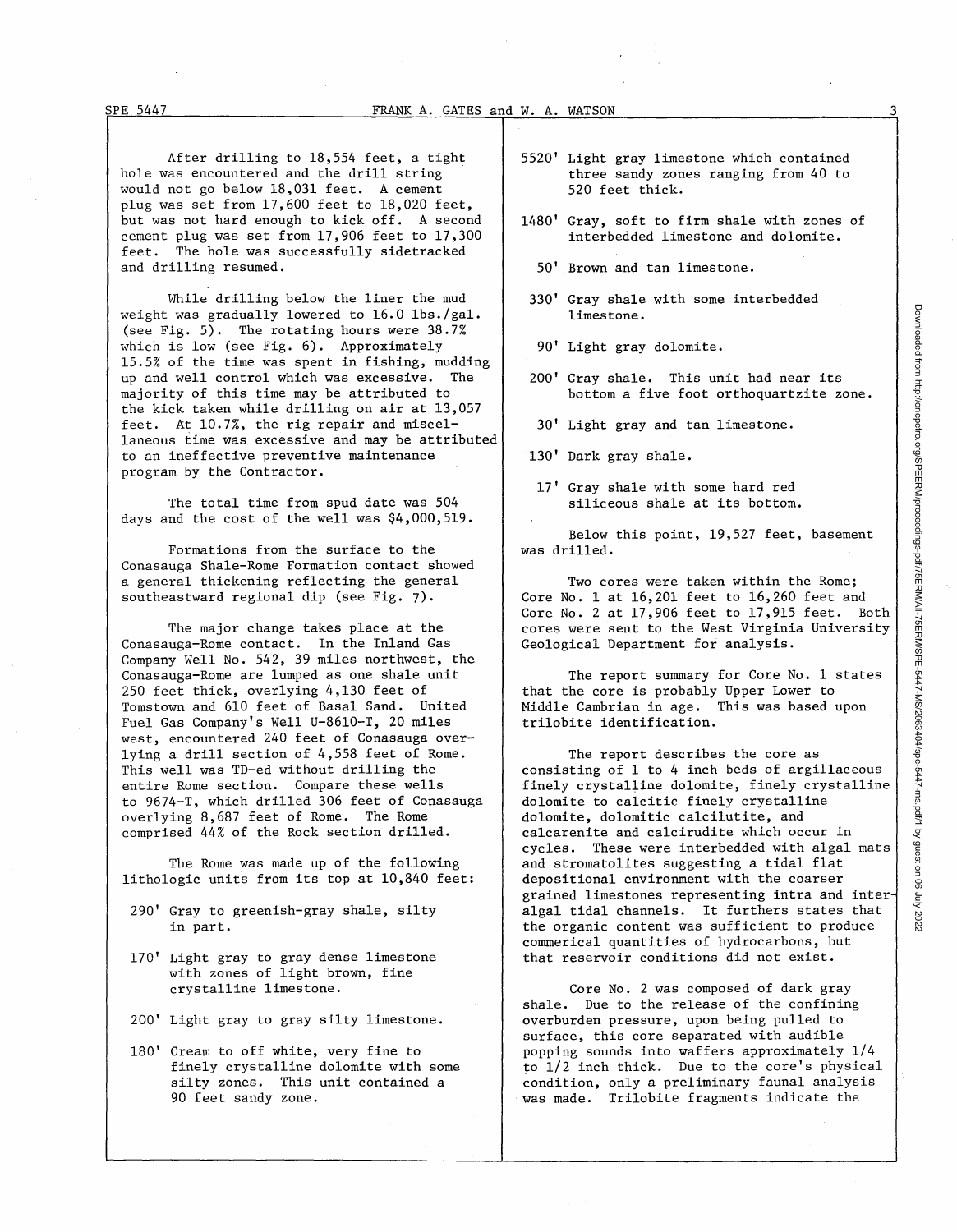same age range as Core No. 1.

Within the Rome formation, seventeen (17) gas shows were encountered. These ranged from barely detectable on the hydrocarbon monitor to the show at 13,057 feet which completely saturated monitoring equipment and brought drilling activities to a halt. This show will be discussed in greater detail in this paper.

Gas samples were collected from two shows and analyzed by Chromatograph at Columbia's Kenova Extraction Plant. A sample taken at 11,992 feet tested as 85% methane with a BTU value of 904. The second sample, taken at 11,992 feet tested as 88% methane and 911 BTU's. Both tests gave indications of having air contamination.

No Basal Sand was present.

Basement was encountered at 19,527 feet. A six foot core was cut from 19,521 to 19,537 feet. This core was described by M. T. Heald of the West Virginia University Geology Department as a highly feldspathic gneiss with a composition similar to a granodiorite.

Samples of this core were sent to Dr. John A. S. Adams, Rice University, and Dr. Edward Likiak, University of Pittsburgh, for age determinations. Reported ages were 939  $\pm$  34 million years and 908  $\pm$  18 million years respectively.

Prior to commencement of drilling, an effort was made to determine the presence of abnormal pressure within the prospect area. Bendix United Geophysical Corporation, in conjunction with Bariod Division, prepared a report for Columbia entitled Circulating System Program Including Seismic Pressure Profile in which an effort was made to predict abnormal pressures.

The results of the survey, as summarized in the seismic pressure plot diagram, (see Fig. 8). indicated two zones of abnormal pressure.

The upper interval was from 10,900 to 11,300 feet. This includes the uppermost shale zones within the Rome. Cuttings from these units were tested and classed as hard, brittle illites. These zones gave no indication of being pressured.

The second pressured zone was indicated as being from 16,900 to 19,600 feet. This zone was composed of some carbonates with the bulk being a hard calcareous shale.

A plot of the Calibrated Velocity Log was done in February, 1973, by Birdwell Division, Seismograph Service Corporation. This plot indicated a departure from the normal pressure gradient at approximately 10,800 feet. It also indicates three zones that may represent abnormal pressures: 10,500 to 12,700 feet; 14,250 to 15,000 feet; and 16,500 to 19,537 feet.

The upper zone, 10,500 to 12,700 feet, is an area of shales and carbonates with porous sandy zones. This zone indicated pressure on a "d" exponent plot, but this may be due to improved drilling practices.

The second zone, 14,250 to 15,000 feet is one of limestone with a sandy zone at the top. No porosity greater than 2% is indicated within this zone by electric logs.

The third zone, 16,550 to 19,537 feet, is composed of interbedded shales, limestones and dolomites.

Abnormal pressure was encountered in a show at 13,057 feet. At this point it became necessary to weigh and maintain drilling mud at 18.1 lbs./gal. This is an equivalent pressure gradient of 0.94 as compared to a normal gradient of 0.465. These gradients are equivalent to 12,290 psi and 6,071 psi respectfully.

The well was drilled to a total corrected depth of 19,537 feet. Evaluation of all data obtained during the drilling indicated that no economical gas or oil reservoirs of Cambro-Ordovician age were present at this location. Even though the well was plugged and abandoned, it made two major contributions to subsequent exploration efforts: a major increase in knowledge of Rome stratigraphy and the presence of abnormally high geopressures within the Appalachian Basin.

SPE 5447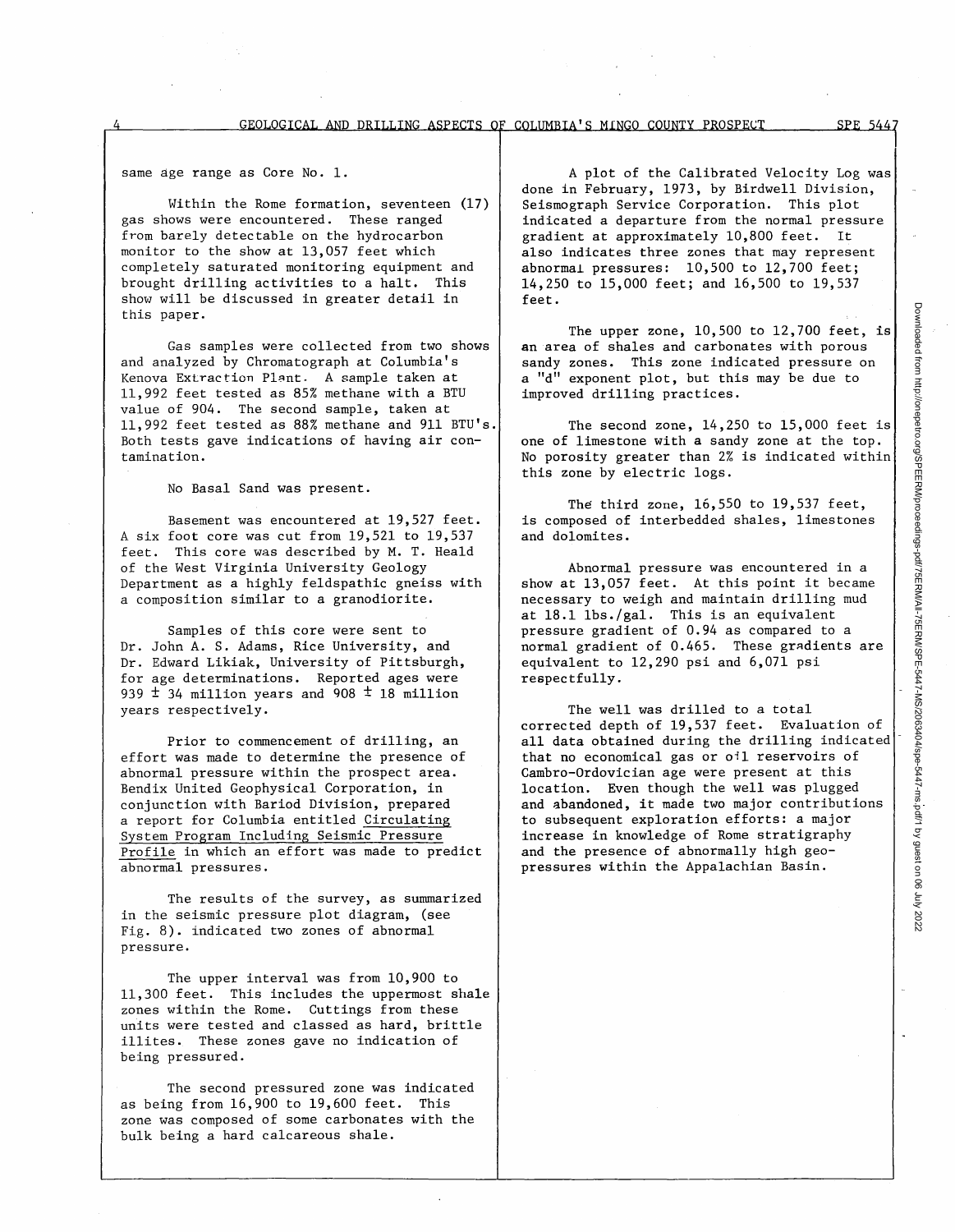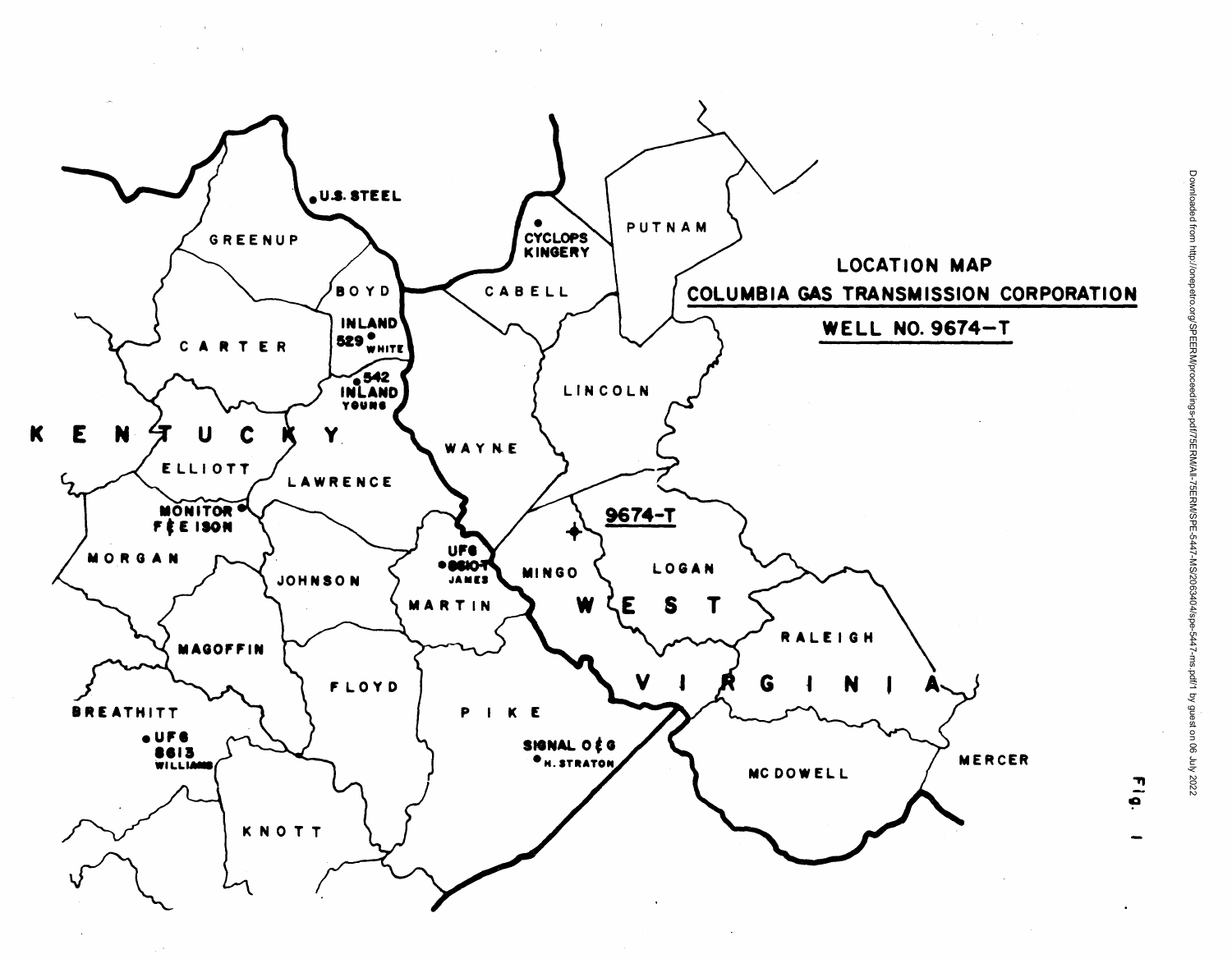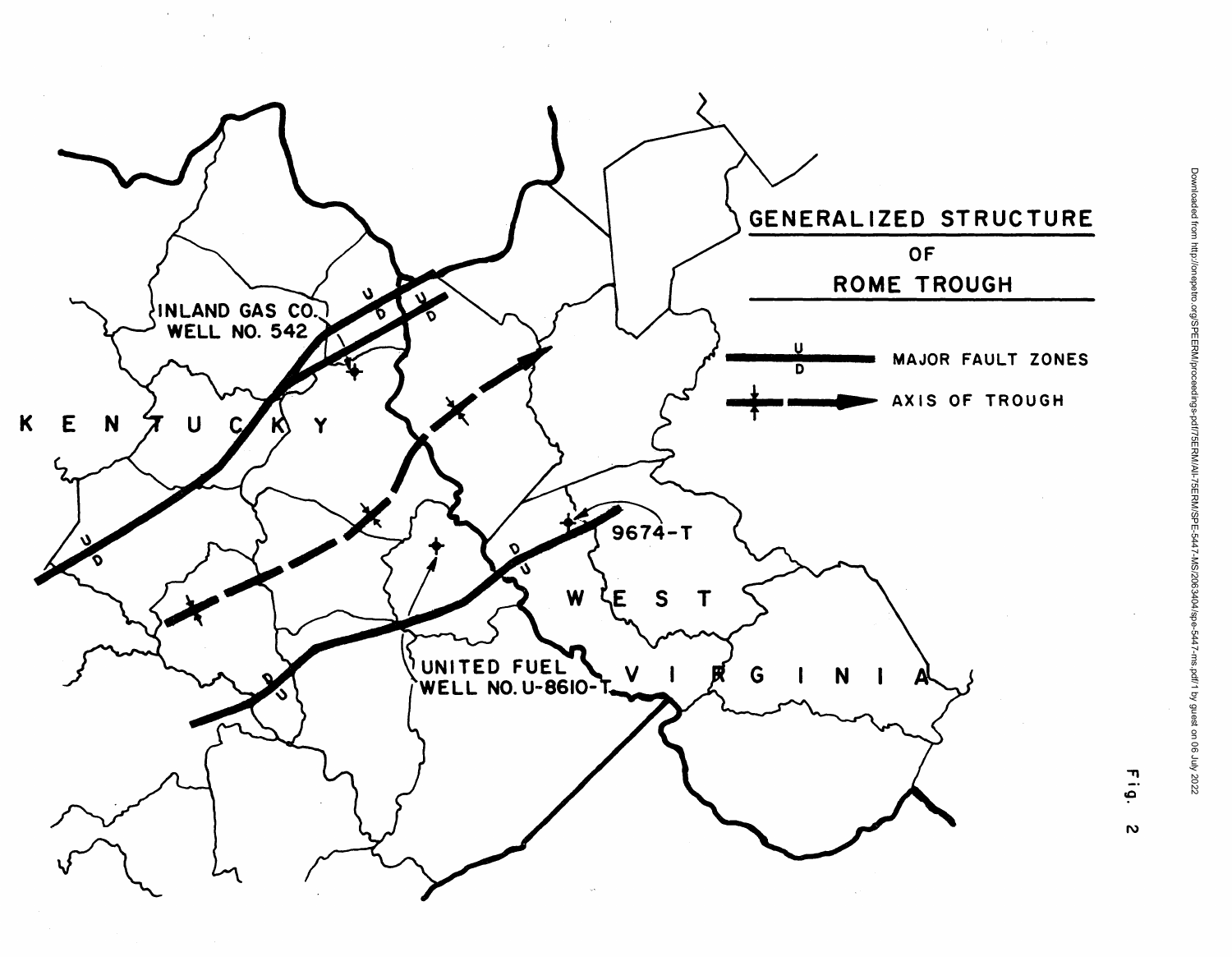# RIG SPECIFICATIONS

# LOFFLAND BROTHERS RIG 111

| Rated Depth Capacity | 20,000'                                                                  |
|----------------------|--------------------------------------------------------------------------|
| Derrick:             | Continental Emsco RF $142' - 1,300,000\#$ Gross<br>Nominal Capacity      |
| Substructure:        | Continental Emsco $23' - 1,600,000\#$ Gross Nominal<br>Capacity          |
| Drawworks:           | Continental Emsco A 1500                                                 |
| Auxiliary Brake:     | Elmago 6032 Electric Brake                                               |
| Compound:            | Continental Emsco A-75 3 Engine with Dual Pump Drive                     |
| Engines:             | 3 - Waukesha L5790 DU 1002 Int. HP @ 1200 RMP<br>766 Cont. HP @ 1200 RPM |
| Mud Pumps:           | Continental Emsco F 1300 Triplex - Continental<br>Emsco D 1000           |
| Desander:            | Thompson Model 3 L8 - 3 Cone                                             |
| Mud Tanks:           | $4 - 8'$ W x 32' L x 6.5' H                                              |
| Water Storage:       | $2 - 8'$ W x 30' L x 6.5' H                                              |
| Generators:          | 170 KW AC - 150 KW AC                                                    |
| Rotary Table:        | Continental Emsco 27.5                                                   |
| Traveling Block:     | $1-3/8" - 6$ Sheave - 500 Ton                                            |
| Crown Block:         | Continental Emsco - 7 Sheave                                             |
| Hook:                | BJ 5500 Hydraplex                                                        |
| $Swive1$ :           | Continental Emsco 650                                                    |

Downloaded from http://onepetro.org/SPEERM/proceedings-pdf/75ERM/AI-75ERM/AS/2063404/spe-5447-ms.pdf/1 by guest on 06 July 2022 Downloaded from http://onepetro.org/SPEERM/proceedings-pdf/75ERM/All-75ERM/SPE-5447-MS/2063404/spe-5447-ms.pdf/1 by guest on 06 July 2022

 $\ddot{\phantom{0}}$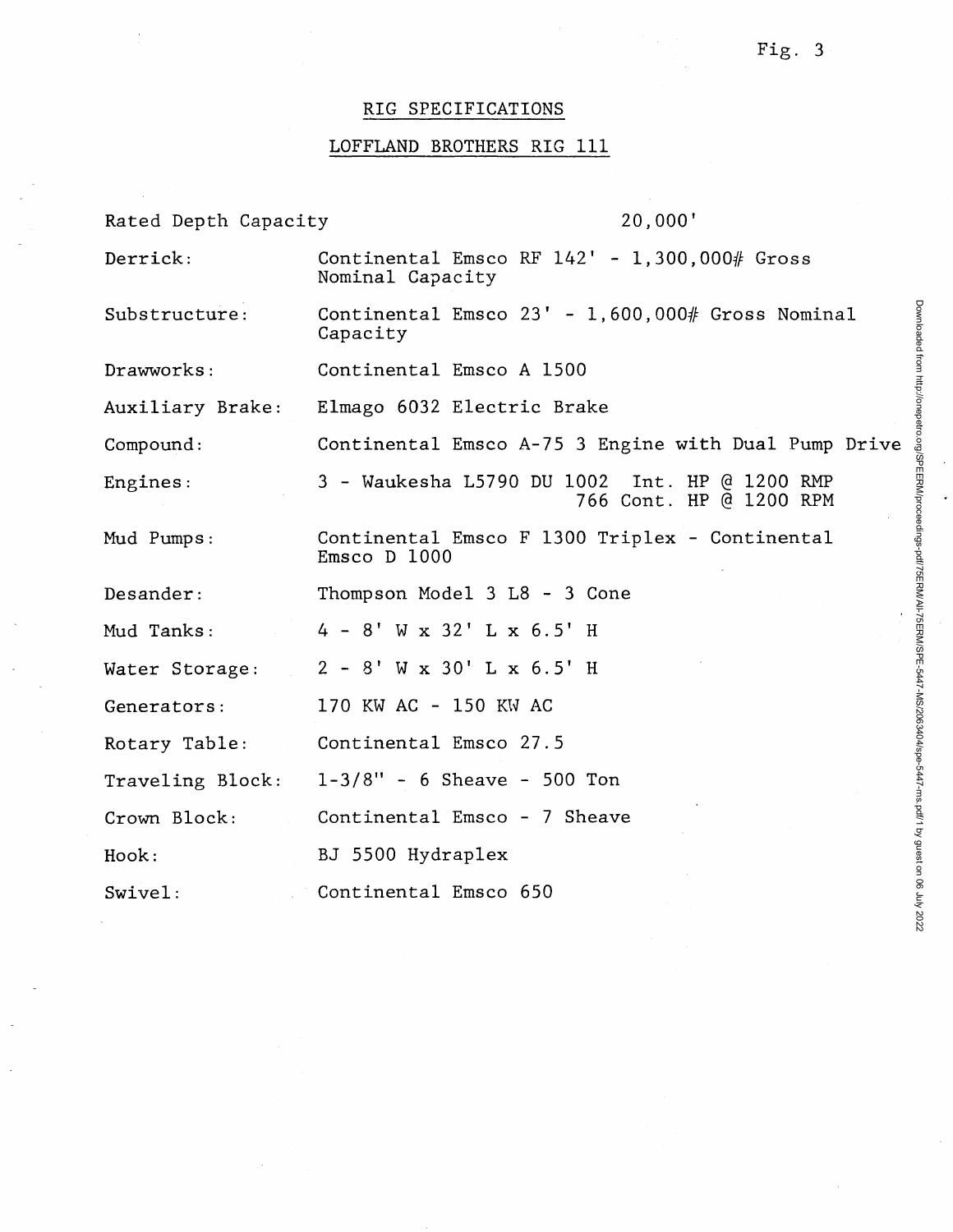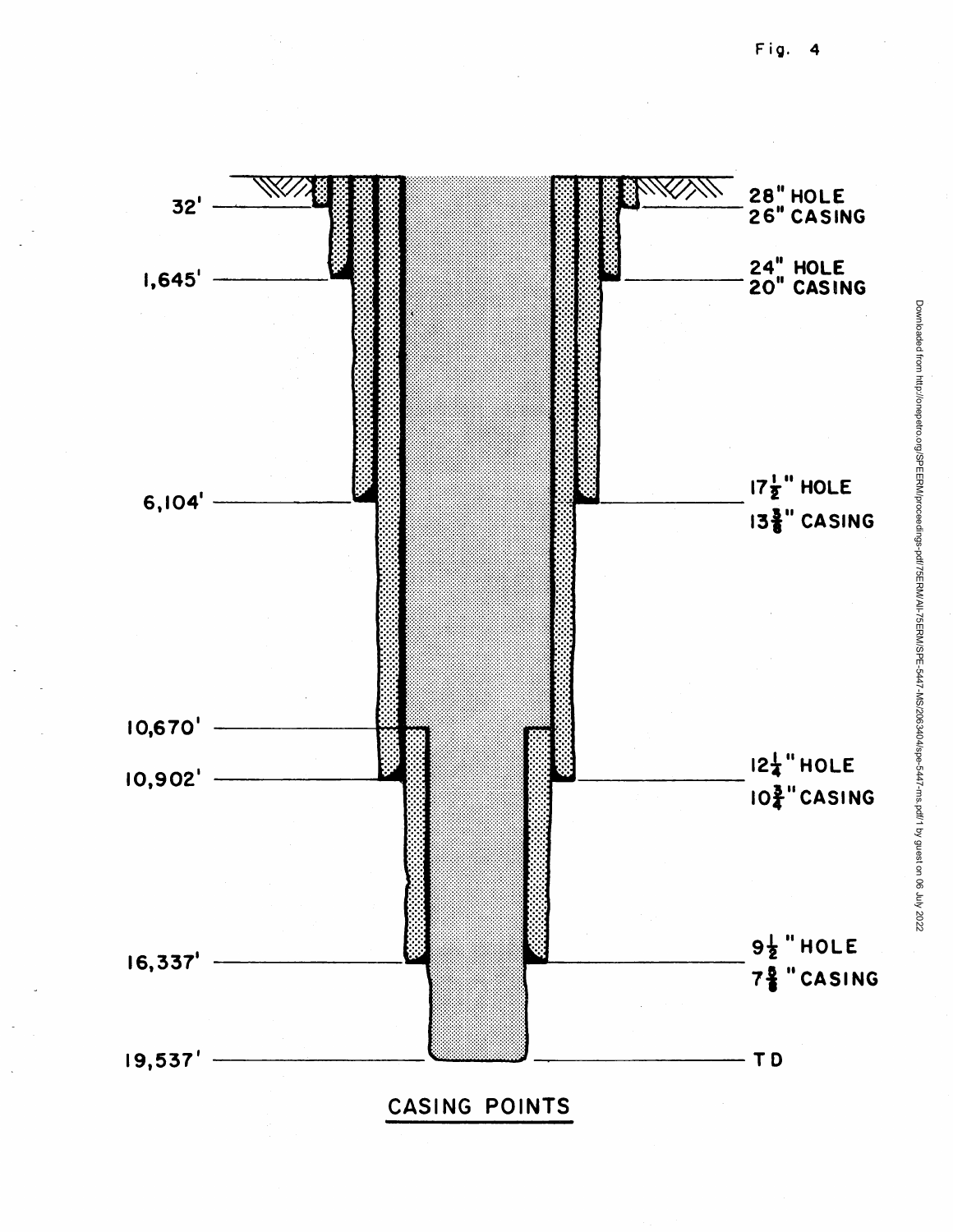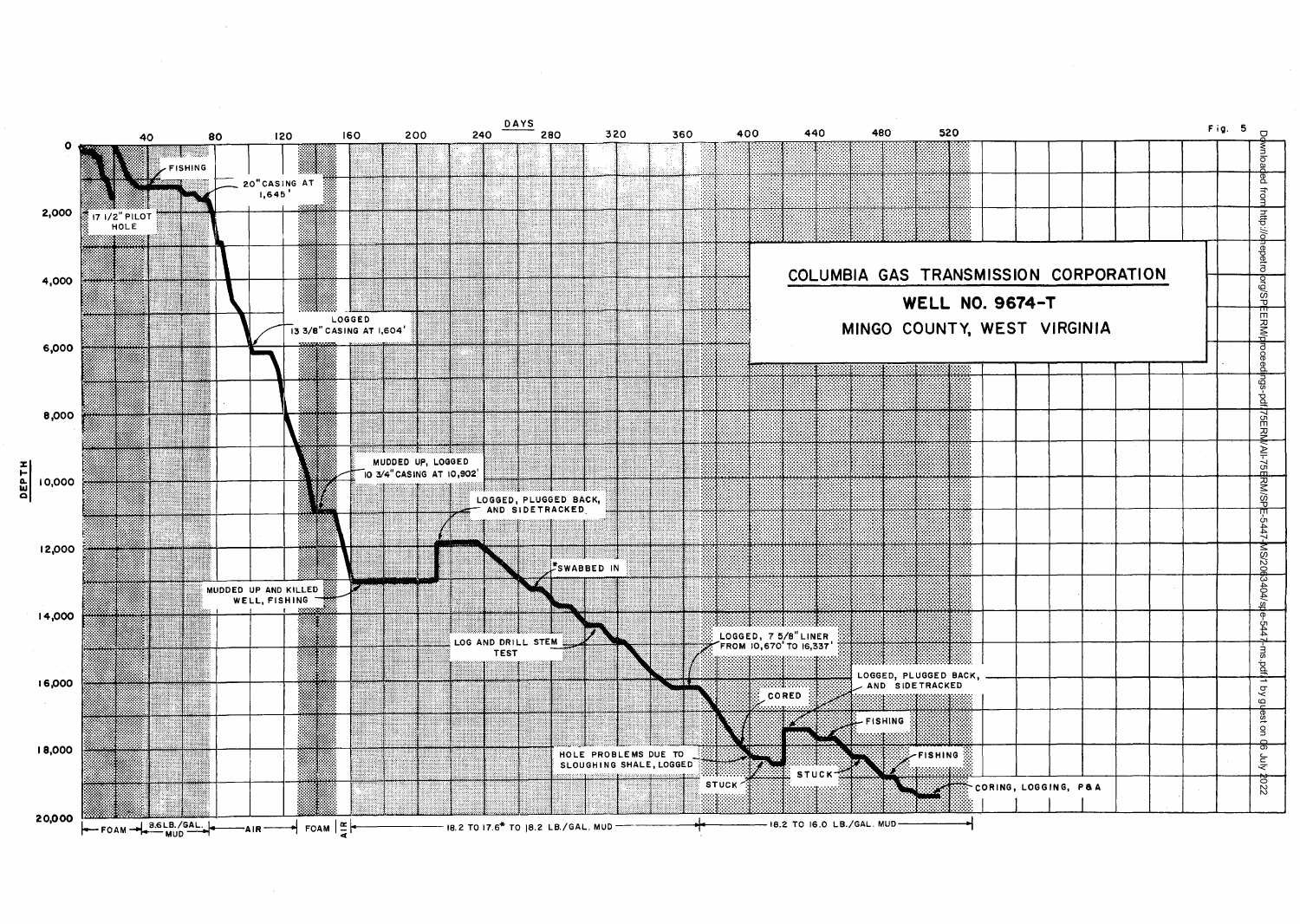# COLUMBIA GAS TRANSMISSION CORPORATION WELL NO. 9674- T MINGO COUNTY, WEST VIRGINIA



|                                           | <b>HOURS</b> | <b>DAYS</b> | $\frac{96}{2}$ |
|-------------------------------------------|--------------|-------------|----------------|
| DRILLING AND REAMING<br>$\mathbf{D}$      | 4,771.75     | 198.8       | 38.7           |
| <b>TRIPS</b><br>2)                        | 2,926.25     | 21.9        | 23.7           |
| 3) FISHING, MUDDING UP, WELL CONTROL      | 1,918.25     | 79.9        | 15.5           |
| 4) RIG REPAIRS AND MISCELLANEOUS          | 1,320.75     | 55.0        | 10.7           |
| 5) CEMENTING, RUNNING CASING, NIPPLING UP | 719.00       | 30.0        | 5.8            |
| 6) HOLE EVALUATION (LOGGING, CORING, DST) | 00.888       | 28.6        | 5.6            |
| TOTAL                                     | 12,342.00    | 514.2       | 100.0          |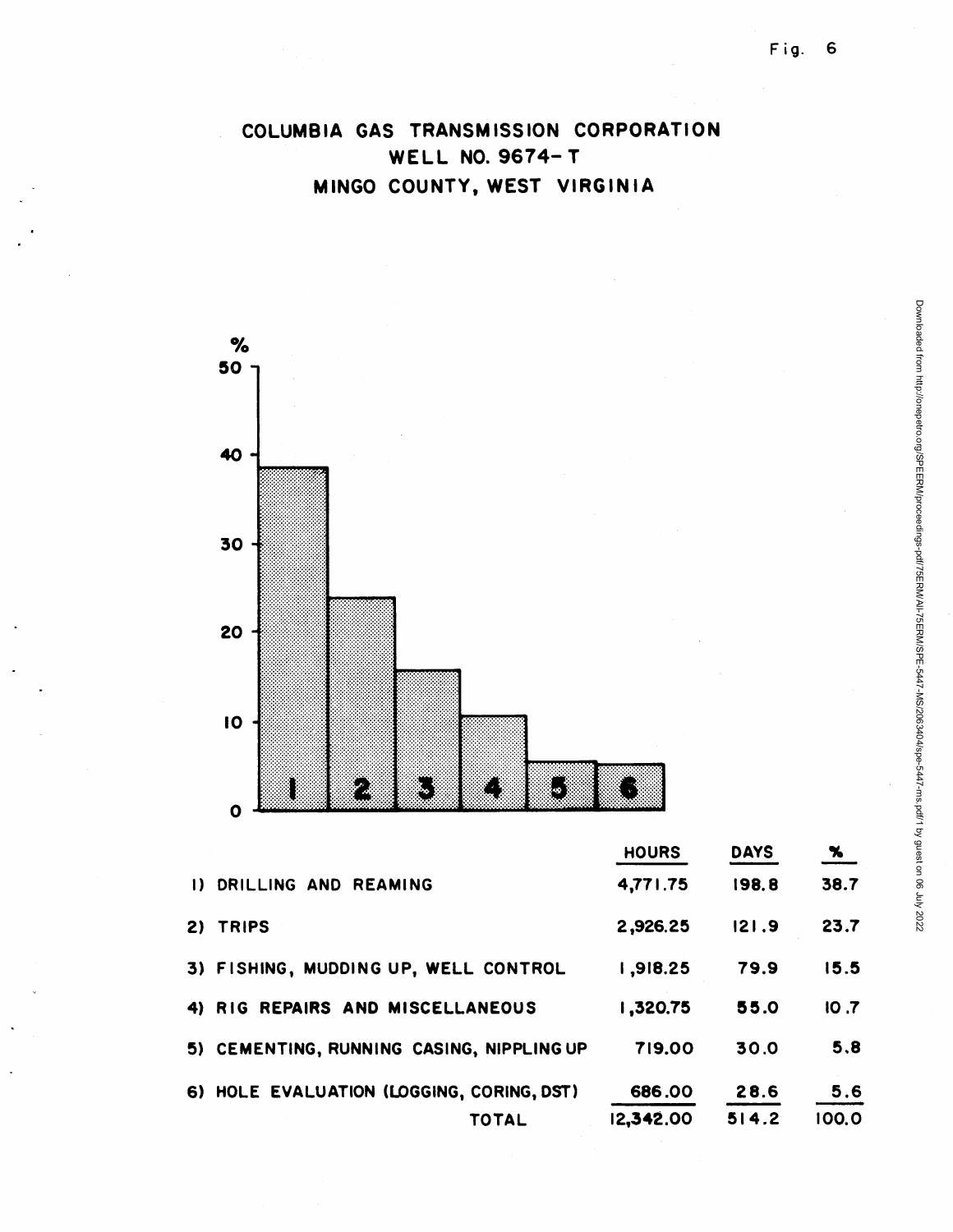

Downloaded from http://onepetro.org/SPEERM/proceedings-pdf/75ERM/AIL76ERM/SPE-5447-MS/2063404/spe-5447-ms.pdf/1 by guest on 06 July 2022 Downloaded from http://onepetro.org/SPEERM/proceedings-pdf/75ERM/All-75ERM/SPE-5447-MS/2063404/spe-5447-ms.pdf/1 by guest on 06 July 2022

Fig. 7